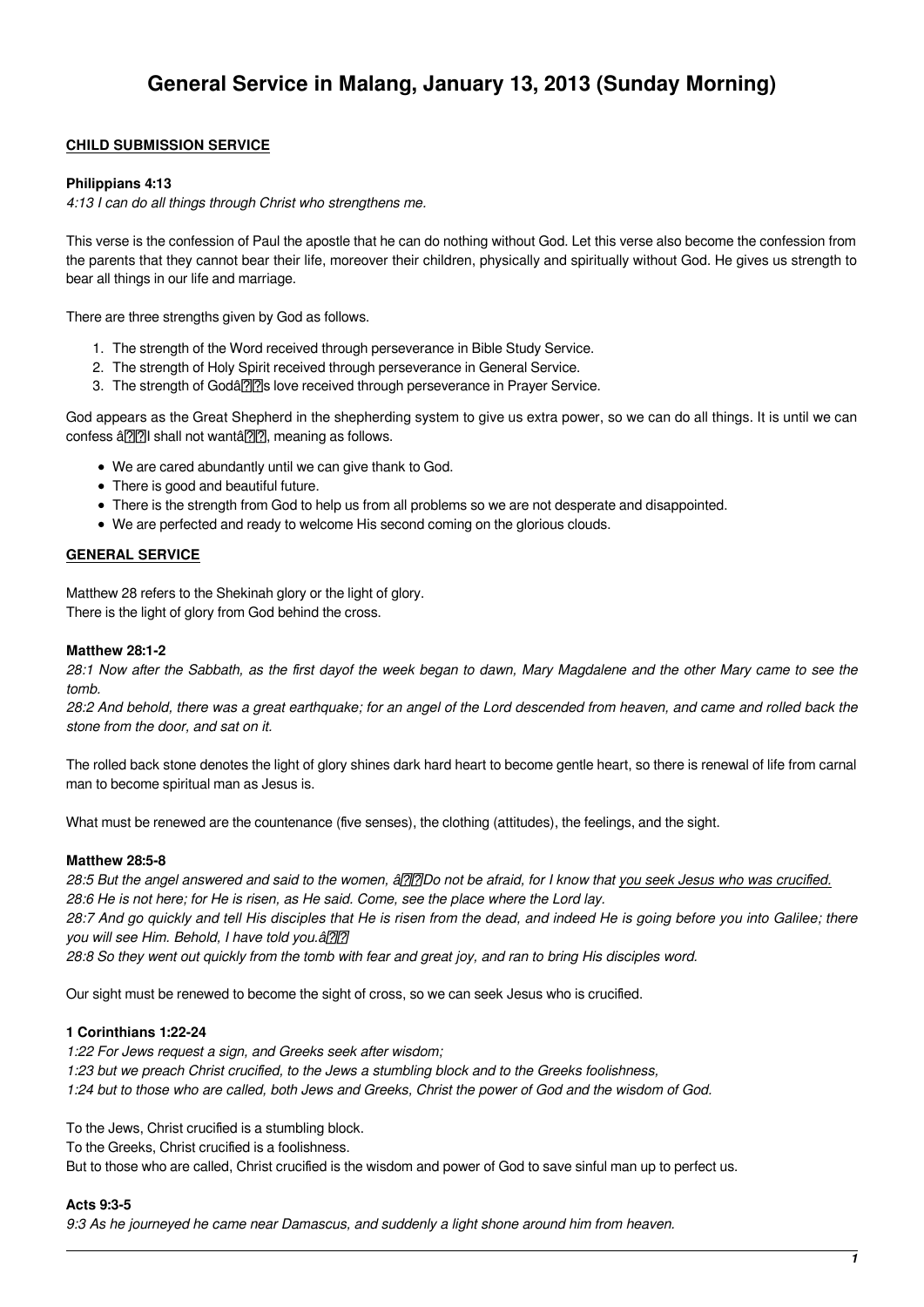3:4 Then he fell to the ground, and heard a voice saying to him, â and Saul, Saul, why are you persecuting Me?â and 3:5 And he said, â |7||?|Who are You, Lord?â [7]|?| Then the Lord said, â [7]|?| am Jesus, whom you are persecuting. It ishard for you to kick against the goads. ann

Saul sees Jesus crucified, and he experiences the wisdom and power of God to save him to become Paul the apostle.

### **1 Timothy 1:12-17**

1:12 And I thank Christ Jesus our Lord who has enabled me, because He counted me faithful, putting meinto the ministry, 1:13 although I was formerly a blasphemer, a persecutor, and an insolent man; but I obtained mercy because I did itignorantly in unbelief.

1:14 And the grace of our Lord was exceedingly abundant, with faith and love which are in Christ Jesus.

1:15 This isa faithful saying and worthy of all acceptance, that Christ Jesus came into the world to save sinners, of whom I am chief.

1:16 However, for this reason I obtained mercy, that in me first Jesus Christ might show all longsuffering, as a pattern to those who are going to believe on Him for everlasting life.

1:17 Now to the King eternal, immortal, invisible, to God who alone is wise, behonor and glory forever and ever. Amen.

The results are as follows.

- 1. [1 Timothy 1:13-16] We can realize and confess that we are sinful men even the most sinful one. The practices are as follows.
	- $\circ$  Not judging the othersa???? sins.
	- Being willing to confess sins to God and the others. If we are forgiven, we must no longer do the sins.
	- Entering water baptism.

#### **Acts 9:18**

9:18 Immediately there fell from his eyes somethinglike scales, and he received his sight at once; and he arose and was baptized.

True water baptism will result in new life, that is living in righteousness, living in faith.

### **1 Timothy 1:16**

1:16 However, for this reason I obtained mercy, that in me first Jesus Christ might show all longsuffering, as a patternto those who are going to believe on Him for everlasting life.

Paul the apostle lives in faith so he becomes a pattern in faith to the others.

When we only see Jesus who is crucified, we can live in righteousness and become a pattern of faith to the others.

### **Hebrews 13:7-9**

13:7 Remember those who rule over you, who have spoken the word of God to you, whose faith follow, considering the outcome of theirconduct.

13:8 Jesus Christ isthe same yesterday, today, and forever.

13:9 Do not be carried about with various and strange doctrines. For it isgood that the heart be established by grace, not with foods which have not profited those who have been occupied with them.

A pattern of faith is keeping on living in righteousness whatever the risk we have to face. We must keep believing and putting hope to Jesus when facing temptation. We must keep holding on the true teaching Word, that we have experienced.

2. [1 Timothy 1:12] We are used to minister God.

#### **Acts 20:24**

20:24 But none of these things move me; nor do I count my life dear to myself, so that I may finish my race with joy, and the ministry which I received from the Lord Jesus, to testify to the gospel of the grace of God.

Paul the apostle is used to testify about the gospel of Godâ<sup>[7]</sup>[7]s grace, or about Jesus who is crucified. Paul the apostle ministers without counting his life, meaning he does not want to be blocked by himself. He keeps being a faithful and trusted servant, ministering with great joy and fervency in spirit up to the end of his life.

#### **Matthew 28:8**

28:8 So they went out quickly from the tomb with fear and great joy, and ran to bring His disciples word.